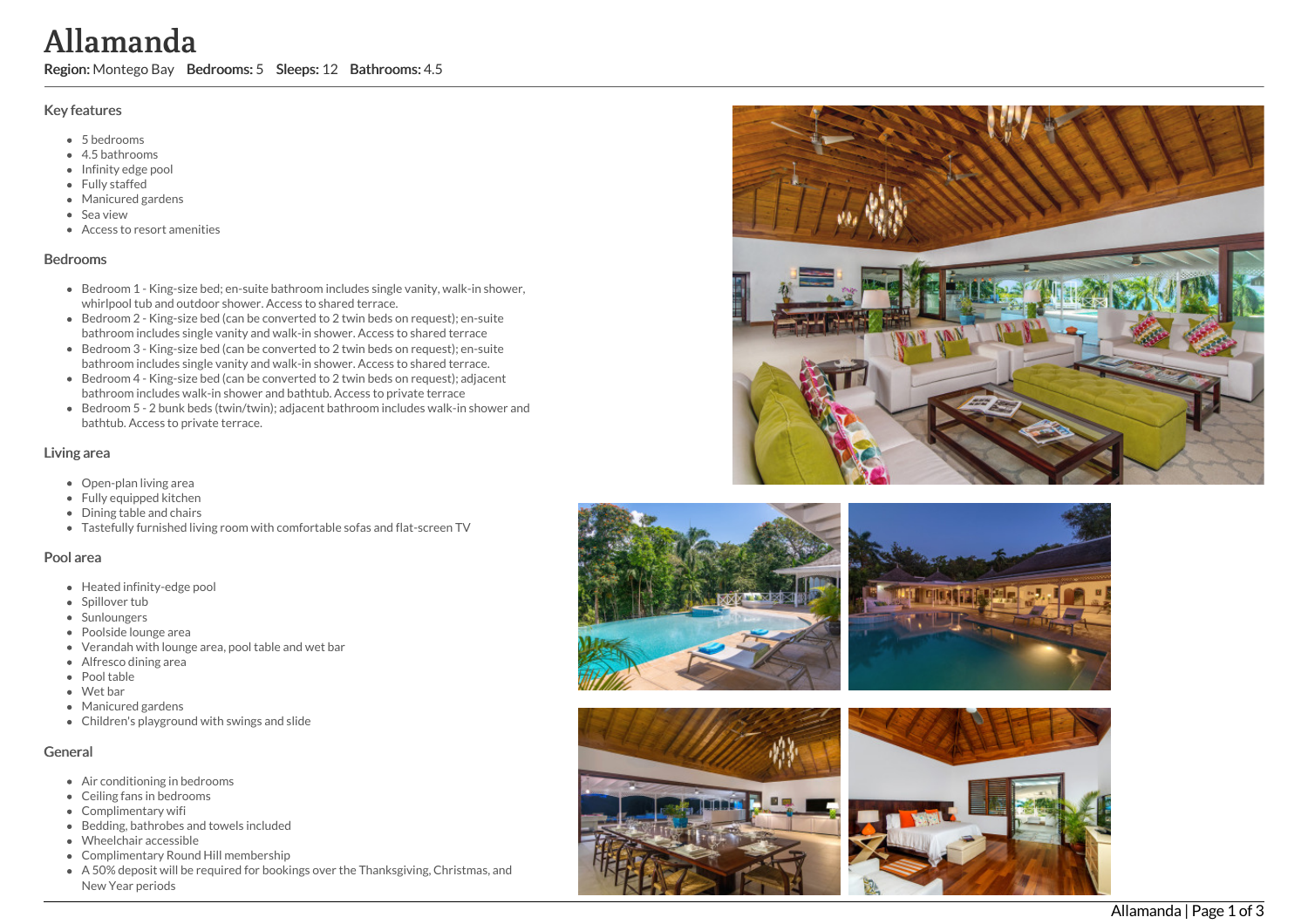#### Staff\*\*

- Housekeepers
- Butler
- Chef
- **a** Laundress
- Gardener
- Complimentary full-time driver and 12-seater van. Gas is an additional cost.
- Complimentary nanny (40h per week)

# Resort amenities

- Beach
- Jogging trail
- Swimming pool

# Montego Bay

Situated on Jamaica $\tilde{A}$ ¢â,¬â,,¢s North coast, Montego Bay is the capital of Saint James Parish. Whether it is relaxing on the white sands of the Doctor $\tilde{A}$  $\hat{\alpha}$ , $\tilde{\alpha}$ , $\hat{\alpha}$ ,  $\hat{\alpha}$ s Cave Beach, or scuba diving in the protected waters of Montego Bay Marine Park, this location offers a huge range of activities to ensure you have the holiday of a lifetime. Known as one of the most beautiful locations in the Caribbean, you will find a plethora of historical architecture, tropical gardens and stunning beaches to explore. The  $\tilde{A}$ ¢â, - ËœHip Strip $\tilde{A}$ ¢â, -â, ¢, Gloucester Avenue, runs parallel to the ocean and offers a vast selection of restaurants, shops, clubs and bars, all alive with the sound of dancehall and reggae music. For the more adventurous traveller, there is a wide variety of island tours, boat trips, water sports and golf courses across the island, as well as plenty of opportunities to immerse yourself in true Jamaican culture.

\*\*Recommended staff gratuity at the end of your stay is 10% of the villa rental in High Season, 15% in Low Season, divided among your staff members in accordance with the Gratuity Guide you'll find in your Welcome Book at the villa. Plan to pay your grocery and gratuity monies in cash: US dollars or Jamaican dollars.







**CONTRACTOR**